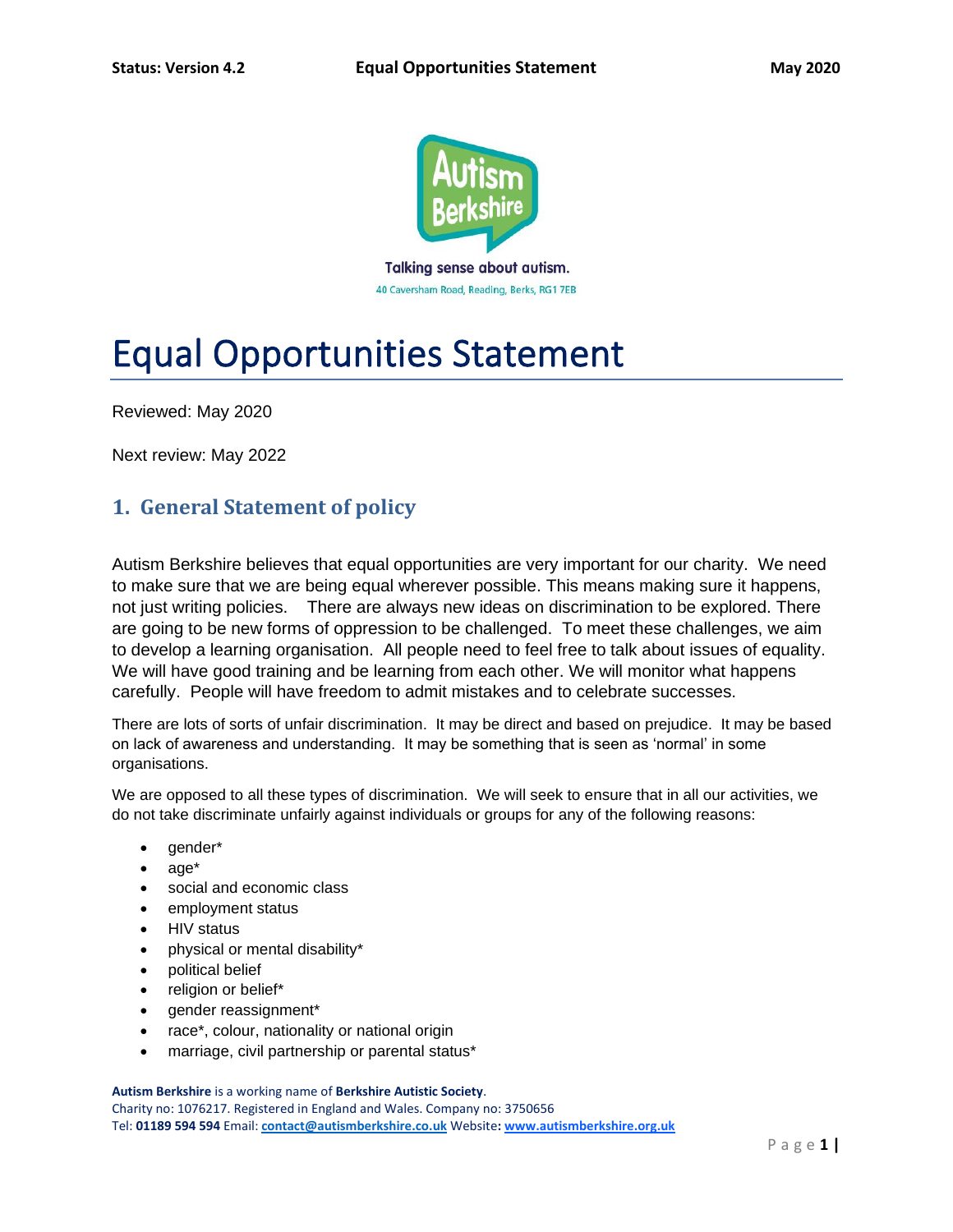- sexual orientation\*
- unrelated criminal conviction
- position as a carer
- status as a refugee/asylum seeker
- pregnancy and maternity\*

Some of this list are Equality Act 2010 characteristics. They are marked with an \*. These are 'protected characteristics'.

People must also not be discriminated against because of someone they know who has a protected characteristic. Nor because they are perceived to have a protected characteristic. For example, someone who is treated unfairly because they have a gay child, or because someone thinks the person is autistic (even if they are not).

We do not allow Political beliefs in our charity which promote prejudice and discrimination.

If someone has 'unspent criminal convictions', the Trustees can decide whether this is relevant to our work.

All personnel must work to stop unfair discrimination in our charity. We want to create a welcoming, positive and safe working environment for everyone.

Users of the charity's services must respect the values in this statement. Some people may not know much about equal opportunities. They may need chances to learn. Any behaviour that is discriminatory is a serious breach of this policy, and will need something done to solve it.

Autism Berkshire will take positive action to help stop discrimination. We will promote diversity. We will allow everyone the chance to use their skills for our work.

#### **2. Delivery of service to users**

The 'service users' of Autism Berkshire include all members of the public who use our services. It also includes people working with us from the voluntary and the public sector, and our volunteers and trustees. We will:

(i) treat everyone who has contact with the organisation for whatever reason with dignity and courtesy.

(ii) plan the services in a way that is fair for people with any protected characteristic. In particular we will plan what disabled people with a range of impairments might reasonably need. We will then make reasonable adjustments, taking into account risk assessments in relation to the public health emergency caused by Covid-19

(iii) find out what services are required by different sections of the community.

(iv) seek to give good information and support to individuals, groups and organisations in communities which experience greater discrimination and social exclusion

(v) not permit discriminatory advertisements or news items to appear on our publications.

(vi) make sure that these are accessible to a wide range of individuals and communities: Meetings, literature, website, publicity, training events and all other forms of communication.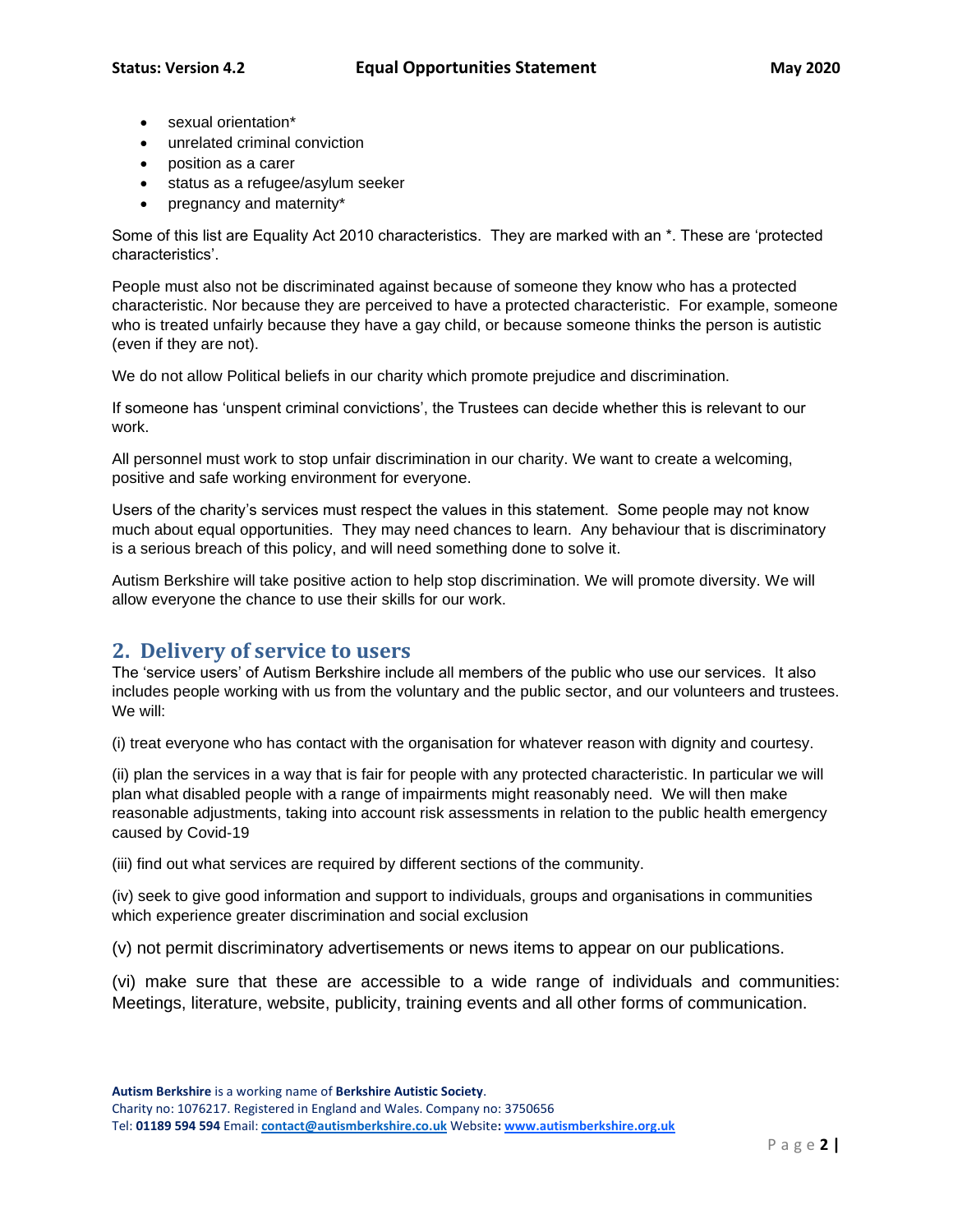(vii) publicise our Complaints Procedure. This is available for use by any service user who may have experienced discrimination from our charity in some way.

## **3. The use of buildings and venues**

Autism Berkshire will ensure that all visitors to our offices and events are not discriminated against when using our premises or venues. We will make reasonable adjustments for disabled people.

Venues: We will consider the following and make reasonable adjustments:

- how people enter
- how they find their way around
- signage
- the suitability of lighting and other environmental factors
- how information is provided
- how tables and counters are laid out and designed
- accessible toilet facilities.

#### **4. Recruitment & selection of personnel**

(i) The trustees will seek to ensure that the Trustee Board, its sub-committees, staff and volunteers, reflects that of the local community where possible.

(ii) Autism Berkshire has a Recruitment & Selection Procedure for hiring paid staff. It is to ensure an effective but fair recruitment process using equal opportunities principles.

(iii) Applicants for employment and voluntary work by Autism Berkshire will be given a copy of the Equal Opportunities Statement.

(iv) All new staff, volunteers and committee members will be helped to assess their equal opportunities training needs. People will be offered appropriate training at the organisation's expense.

#### **5. Protection for employees, volunteers and partners**

(i) Autism Berkshire will not tolerate its staff, volunteers or partners being harassed by anyone whilst doing their work. We will monitor policy and staff feedback to minimise the risk. We will take action should an incident occur.

(ii) Any member of staff who feels they have been subjected to harassment should tell us. They can do so informally with a senior member of staff, or through the grievance process.